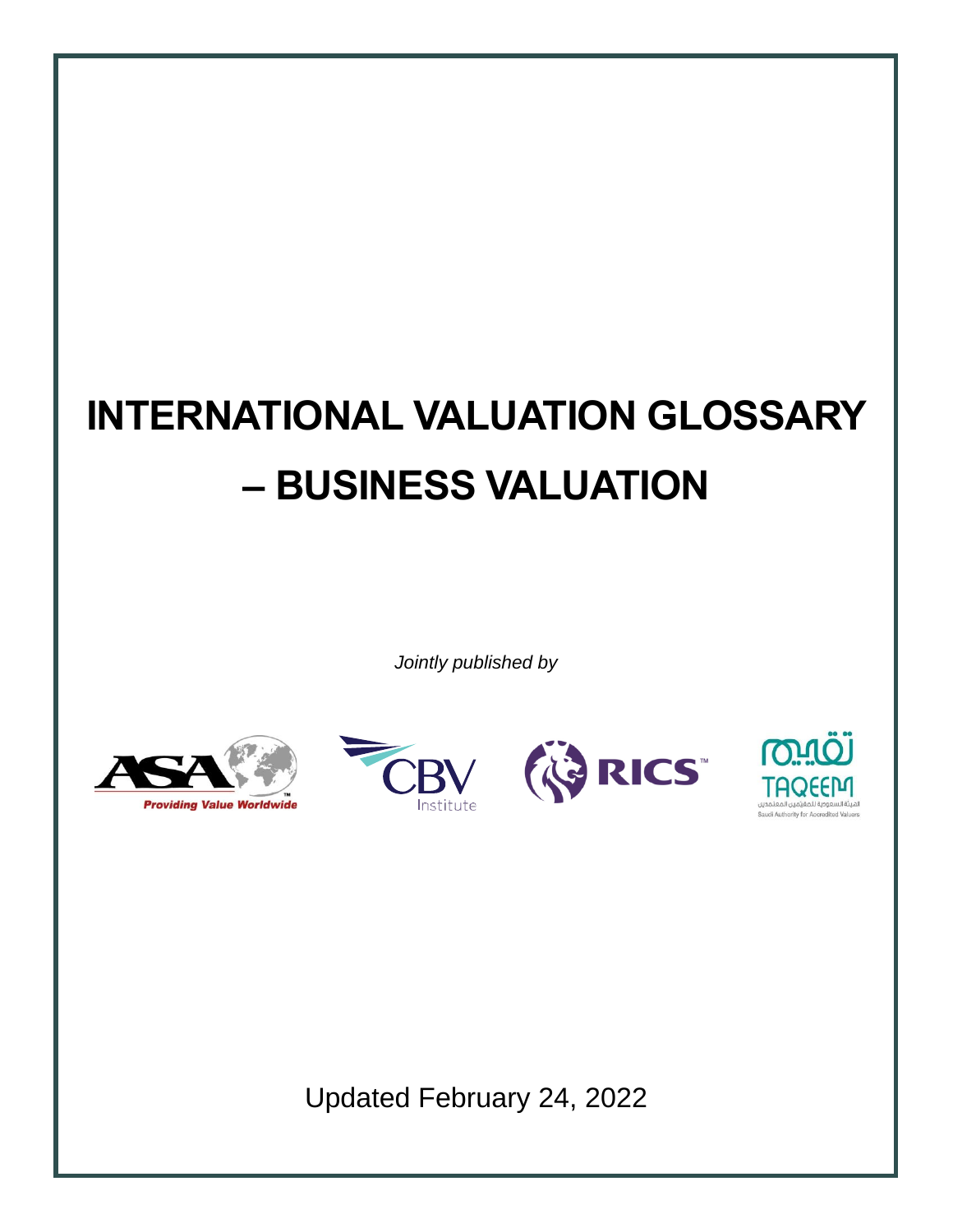# **PURPOSE**

Business valuation providers and users benefit from common understanding of terms with clearly established meanings and consistent application throughout the profession. To this end the following societies and organizations have worked collaboratively to compile definitions for the terms included in this Glossary:

- ASA American Society of Appraisers
- CBV Institute Chartered Business Valuators Institute
- RICS Royal Institution of Chartered Surveyors
- TAQEEM Saudi Authority for Accredited Valuers

This Glossary updates the International Glossary of Business Valuation Terms originally published in 2001.

# **SCOPE**

This Glossary was developed as part of ongoing efforts to harmonize definitions for terms used in business valuation. It is intended to be a reference tool to facilitate communication within the business valuation profession and with relevant stakeholders and users. **This Glossary is designed to be helpful, but neither authoritative nor prescriptive.**

To that end, the Glossary aims to provide a common understanding of technical terms used within the various sub-practice areas of business valuation, and for those operating in different markets. Users of valuation services are encouraged to familiarize themselves with the appropriate context, as not all terms are applicable to every use.

It is acknowledged that terms used in different markets may vary. **If any term in this glossary conflicts with a published governmental, judicial, or accounting authority, precedence should be given to the use and interpretation of terms as they appear in applicable published authoritative guidance, given the purpose of the valuation.**

Given that the definition for some terms in this Glossary may differ slightly based on the purpose of the valuation and jurisdiction, business valuation professionals<sup>1</sup> should ensure they are using and disclosing the most appropriate definition for the circumstances of the engagement.

Furthermore, organizations such as valuation professional organizations (VPOs), accounting regulatory bodies, tax authorities, and courts may have somewhat different definitions and interpretations. Users are also encouraged to refer to valuation texts and other relevant documents for more information and application guidance on specific terms.

If the business valuation professional believes that one or more of these terms needs to be used in a manner that materially departs from this glossary, it is recommended that the term be defined as

<sup>1</sup> The term "business valuation professionals" is intended to be a generic term to refer to individuals that provide business valuation services, regardless of their jurisdiction or the professional organization to which they belong. Synonymous terms include valuers, valuators, analysts, appraisers, etc. Business valuation professionals may include an individual or group of individuals. Generally, business valuation professionals possess the necessary qualifications, ability, and experience to undertake a valuation engagement. In some jurisdictions, licensing is required in order to provide business valuation services.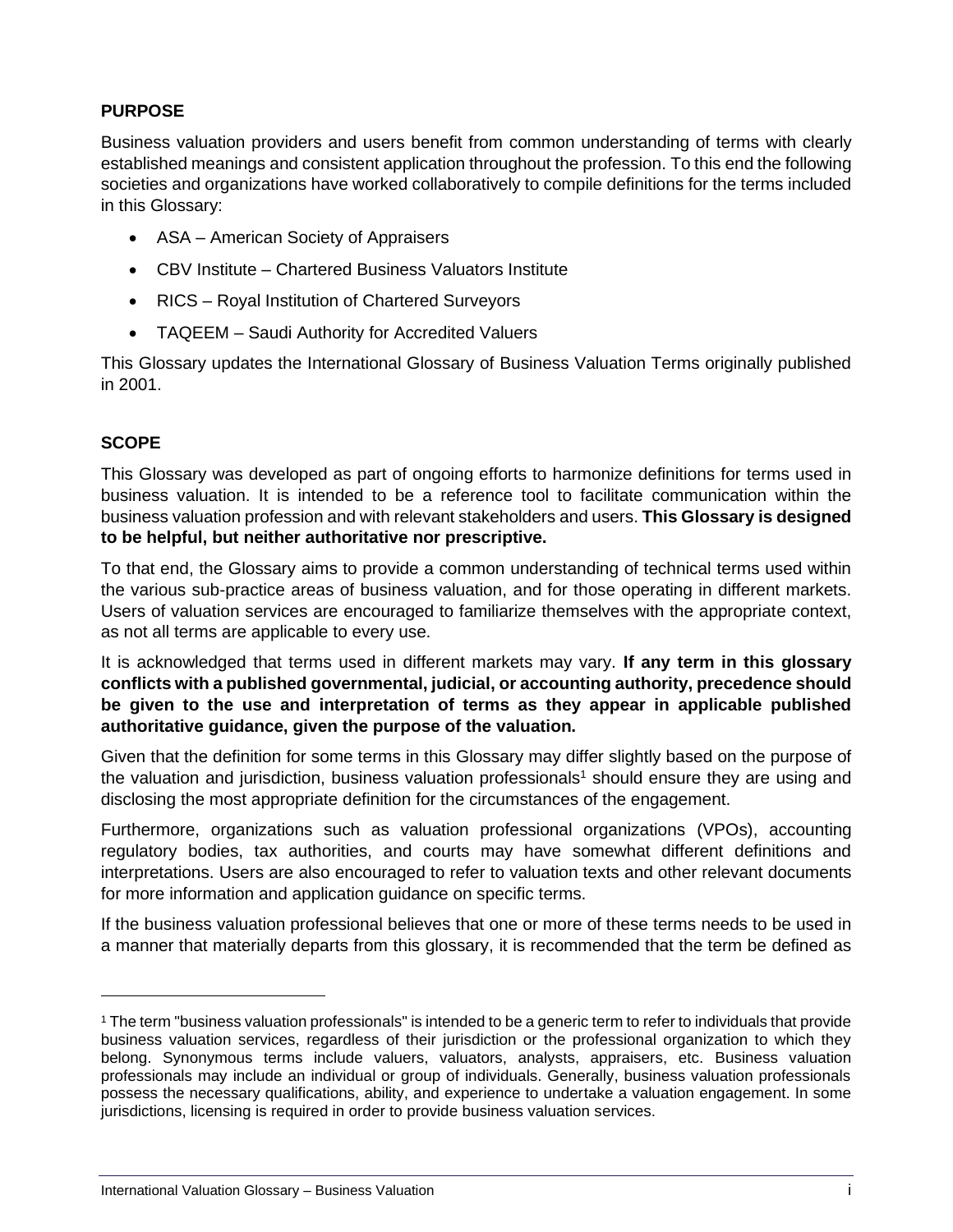used within that valuation engagement. The use of the appropriate definition relies on the professional judgement of the business valuation professional.

In determining the terms to be included in this Glossary, the following items were excluded:

- terms that are defined in a common dictionary.
- generally understood or commonly used business, finance, and accounting terms or terms used in other disciplines.
- practice terminology or performance frameworks.
- terms specific to a particular VPO or used within a particular VPO's standards.
- jurisdictional differences, including terms of local accounting or legal standards. Users of this Glossary are cautioned that when a jurisdictional definition applies, it should take precedence over the definitions in this Glossary (one example of this might be with respect to the term "fair value").

Various valuation and accounting standards were considered in the development of this Glossary, such as International Valuation Standards (IVS), International Financial Reporting Standards (IFRS), United States Generally Accepted Accounting Principles (US GAAP), Uniform Standards of Professional Appraisal Practice (USPAP), and Statement on Standards for Valuation Services (SSVS). While it is acknowledged that US GAAP and IFRS define certain terms related to financial reporting valuation, this Glossary does not include all such terms.

#### **CONSIDERATIONS AND LIMITATIONS**

The definitions provided herein are current as of the date of publication. As they are subject to change, this Glossary is intended to be updated periodically. This Glossary uses "see also" to refer to terms that are related, but not synonymous. Synonymous terms are cross-referenced with "also known as." Contrary terms are cross-referenced using "contrast with."

#### **CONTRIBUTORS**

This Glossary was prepared with input from the following technical advisors:

- Catalina Miranda (CBV Institute, Canada) Chair
- Alexander Aronsohn (IVSC, UK)
- Jeffrey Tarbell (ASA, USA)
- Lucas Parris (ASA, USA)
- Muath Alkhalaf (TAQEEM, Saudi Arabia)
- Omar Mohammad Zaman (TAQEEM, Saudi Arabia)
- Steve Choi (RICS, USA)

A grateful acknowledgement to Carla Nunes and Marianna Todorova for their contributions and assistance with this Glossary.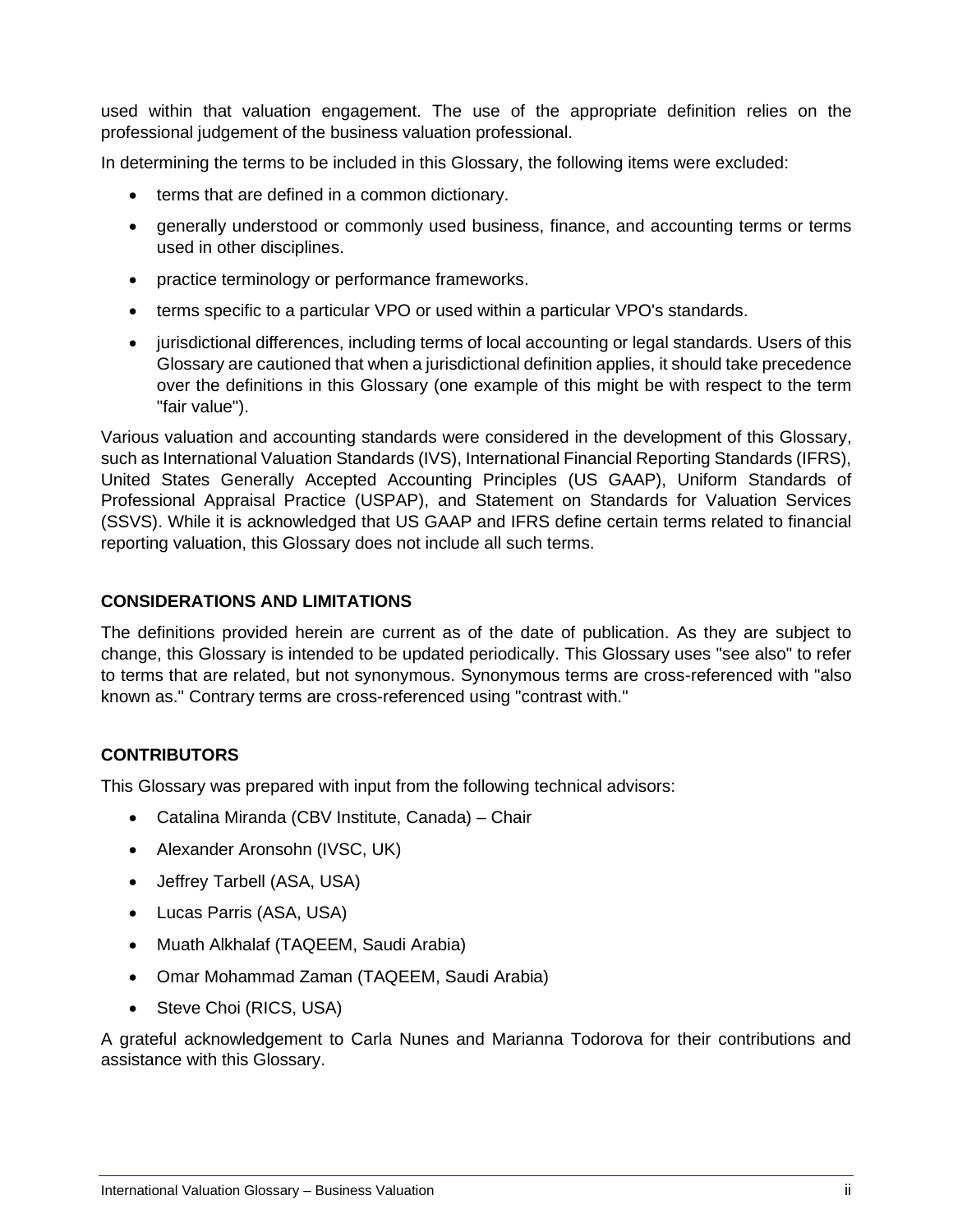The above group wishes to thank the following organizations for their contribution to the review of this document:

- Chartered Accountants Australia & New Zealand (CA ANZ) (Australia and New Zealand)
- European Association of Certified Valuators and Analysts (EACVA) (Europe)
- Fédération Française des Experts en Evaluation (FFEE) (France)
- Institute of Chartered Accountants in England and Wales (ICAEW) (England and Wales)
- Institute of Valuers and Appraisers, Singapore (IVAS) (Singapore)
- International Institute of Business Valuers (iiBV)
- International Valuation Standards Council (IVSC)
- National Association of Certified Valuators and Analysts (NACVA) (United States)
- The Appraisal Foundation (TAF)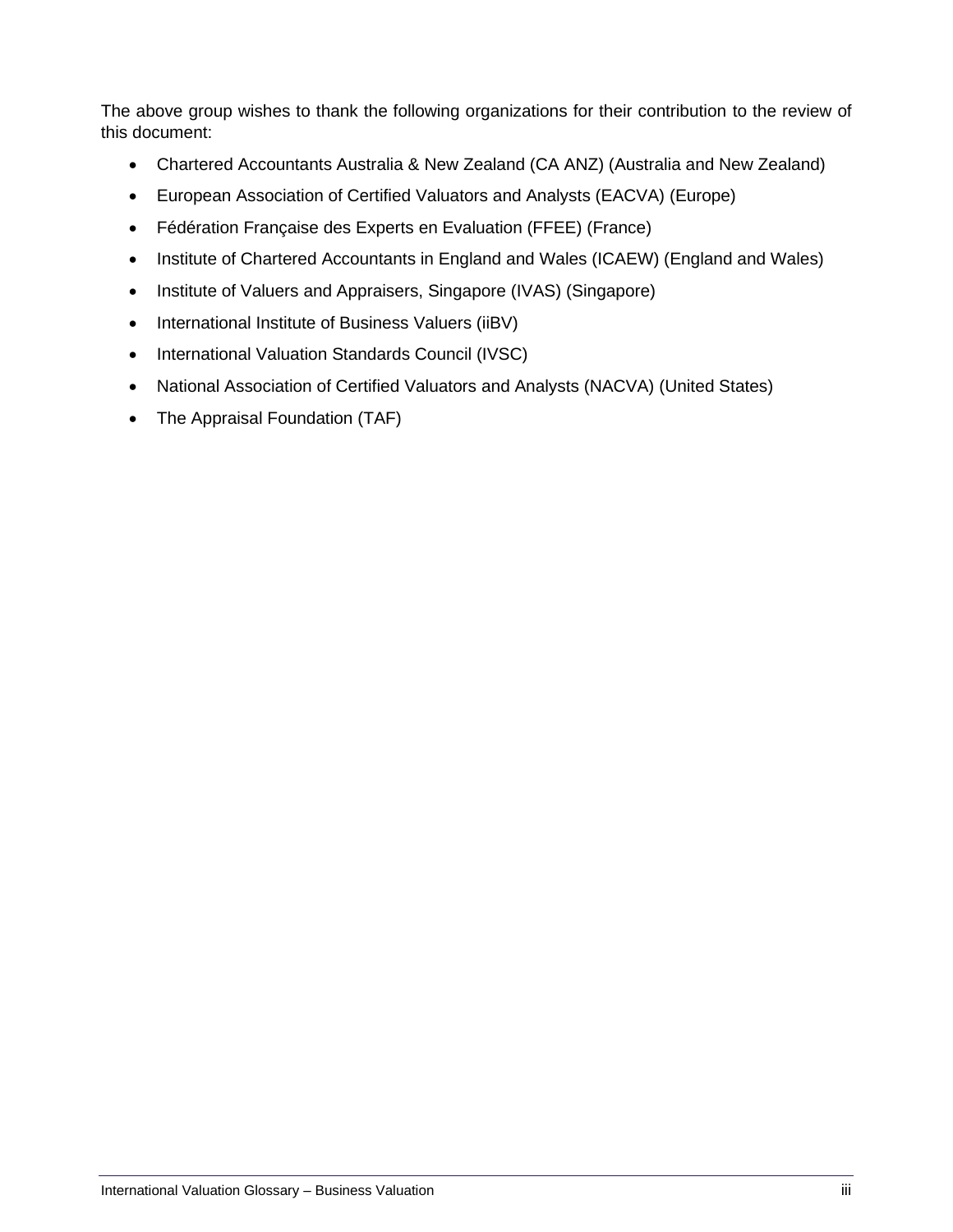# **A**

**Adjusted Net Asset Value Method** — a method within the **Asset Approach** whereby a business' assets and liabilities (including off-balance sheet assets, **Intangible Assets**, and contingent assets and/or liabilities) are adjusted to market values or another appropriate **Standard of Value**. Also known as adjusted book value method or asset accumulation method.

**Adjusted Present Value (APV)** — a technique typically used to estimate the value of a levered business as the sum of the value of an unlevered business (i.e., 100% equity financed) and the value of the tax benefits associated with debt financing.

**Appraisal** — also known as **Valuation**.

**Asset Approach** — a general manner of estimating the value of a business using one or more methods based on a summation of the value of the assets, net of liabilities, where each has been valued using either the market, income, or cost approach. Also known as asset-based approach. See also **Cost Approach**.

**Attrition** — the annual percentage rate of loss (or churn) of an existing asset such as a customer relationship **Intangible Asset**.

## **B**

**Backsolve Method** — a method within the **Market Approach** whereby the total **Equity Value**  (or the value of a specific equity class) of a business is implied from a recent transaction in the business' securities.

**Basis of Value** — also known as **Standard of Value**.

**Beta** — a measure of the relative risk (or sensitivity) of an individual security versus the risk of a market portfolio. See also **Capital Asset Pricing Model**, **Systematic Risk**, **Unsystematic Risk**, **Levered Beta**, and **Unlevered Beta**.

**Binominal Lattice Model** — a model typically used to estimate the value of an asset or investment that employs a binomial tree to show the different paths the price of an underlying asset, such as a security, might take over the security's life.

**Blockage Discount** — an amount or percentage deducted from the current market price of a publicly-traded security to reflect the decrease in the per security value of a block of securities that is of a size that could not likely be sold in a reasonable period given normal trading volume.

**Build-up Model** — a model in which the expected return for a security (or portfolio of securities) is measured by a **Risk-Free Rate** plus premiums for **Systematic Risk** (e.g., **Equity Risk Premium**, size premium and industry risk premium) and **Unsystematic Risk** (e.g., **Company-Specific Risk Premium**). See also **Capital Asset Pricing Model**.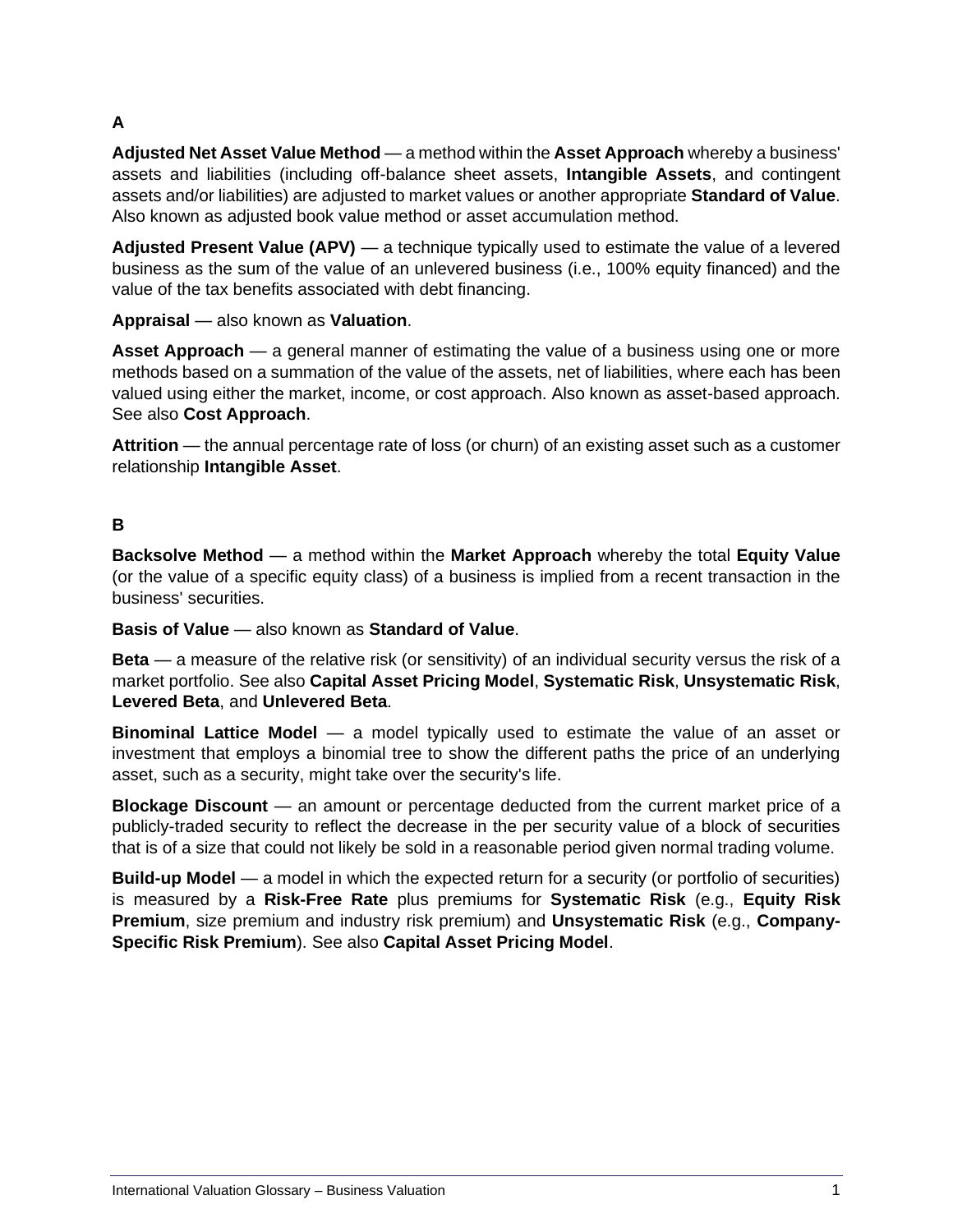# **C**

**Capital Asset Pricing Model (CAPM)** — a single factor asset pricing model that measures the expected return for a security (or portfolio of securities) as the sum of a **Risk-Free Rate** plus a risk premium. The risk premium is equal to the **Systematic Risk** (measured by **Beta**) of the security (or portfolio of securities) multiplied by the risk premium of holding the overall market portfolio. The CAPM is often modified or extended for other risk factors, such as size, country risk, and **Company-Specific Risk**. See also **Build-up Model**.

**Capital Structure** — the composition of the **Invested Capital** of a business, including debt and **Debt Equivalents**, equity, and **Hybrid Securities**. See also **Simple Capital Structure** and **Complex Capital Structure**.

**Capitalization of Earnings Method** — a form of the **Capitalization of Economic Income Method**.

**Capitalization of Economic Income Method** — a method within the **Income Approach**  whereby expected **Economic Income** for a representative single period is converted to value through division by a **Capitalization Rate**. Also known as the capitalization method or direct capitalization method.

**Capitalization Rate** — a divisor (usually expressed as a percentage) used to convert into value the expected **Economic Income** of a normalized single period. The Capitalization Rate is generally calculated as a **Discount Rate** less a long-term growth rate.

**Cash Flow** — cash inflows or outflows that are generated over a period by an asset, business, or investment; often supplemented by a qualifier in the given valuation context (e.g., discretionary or operating). See also **Net Cash Flow to Equity** and **Net Cash Flow to Invested Capital**.

**Company-Specific Risk Premium** — an adjustment to the cost of equity to account for **Company-Specific Risk**. Also known as alpha.

**Company-Specific Risk** —the risk that is unique to a specific investment in a business, in excess of the **Equity Risk Premium**, size risk, and/or country risk (e.g., significant customer concentration, business dependence on key person(s), or lack of product diversification). Also known as **Unsystematic Risk**.

**Complex Capital Structure** — a **Capital Structure** that includes debt and equity securities with different economic and control rights. Contrast with **Simple Capital Structure**.

**Contributory Asset Charge** — an economic charge for **Contributory Assets** applied in the **Multi-Period Excess Earnings Method**. See also **Contributory Assets**, **Excess Earnings Method**, and **Multi-Period Excess Earnings Method**.

**Contributory Assets** — assets (e.g., working capital, machinery and equipment, trademarks, assembled workforce) that are used in conjunction with the subject **Intangible Asset** in the realization of prospective cash flows associated with the **Intangible Asset** being valued. See also **Multi-Period Excess Earnings Method** and **Contributory Asset Charge**.

**Control** — a level of ownership having sufficient rights (e.g., voting) to direct the management, policies, and disposition of a business.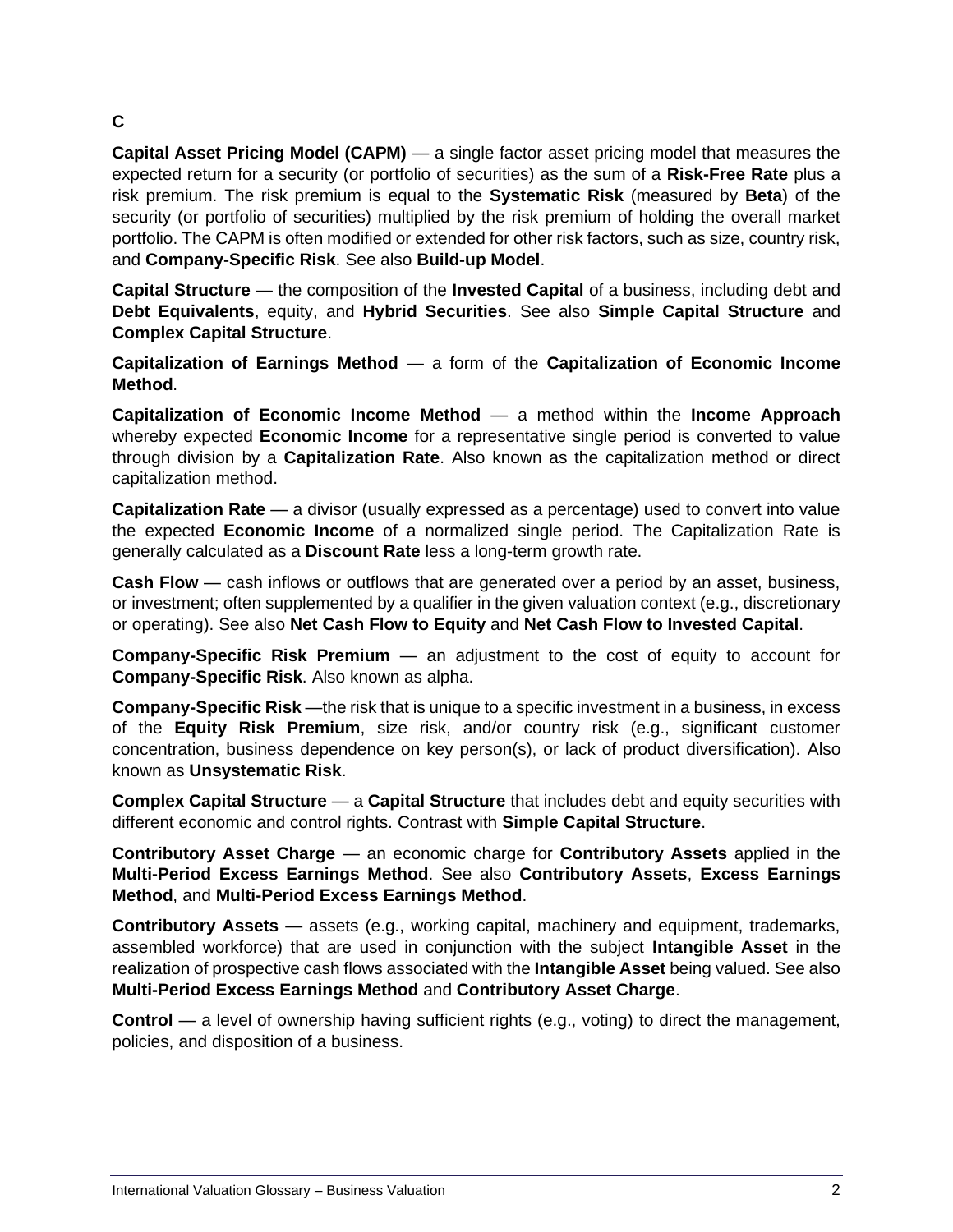**Control Premium** — an amount or percentage by which the pro rata value of a **Controlling Interest** exceeds the pro rata value of a **Noncontrolling Interest** in a business, to reflect the anticipated economic benefits of **Control**. Also known as acquisition premium.

**Controlling Interest** — an ownership interest in a business that conveys the economic benefits of **Control** to the holder(s) of such interest.

**Cost Approach** — a general manner of estimating the value of an asset, investment, or (in limited circumstances) a business using one or more methods that reflect the economic principle that a buyer will generally pay no more for an asset than the cost to obtain another asset of equal utility, whether by purchase or by construction. The approach considers the current replacement or reproduction cost and the physical deterioration and all other relevant forms of obsolescence. See also **Asset Approach**.

**Cost of Capital** — the expected rate of return that the market requires in order to attract funds to a particular investment considering the risk of the investment. See also **Weighted Average Cost of Capital**.

**Cost Savings Method** — a method within the **Income Approach** whereby the value of an **Intangible Asset** is estimated based on an expected future benefit stream of the asset in terms of the future expenses that are avoided (or reduced) by owning the asset.

**Current Value Method** — a procedure to allocate the **Equity Value** to the various equity interests (or **Enterprise Value** to the various debt and equity interests) in a business as though the business were to be sold on the **Valuation Date**, without considering the option-like payoffs of the equity interests. Contrast with **Probability-Weighted Expected Return Method** and **Option Pricing Method**.

#### **D**

**Debt Equivalents** — a debt-like financial obligation or other non-equity claim resulting from the signing of a short- or long-term contract (e.g., operating leases, unfunded pension liabilities, asset retirement obligations, contingent liabilities). See also **Capital Structure** and **Hybrid Securities**.

**Discount for Lack of Control** — an amount or percentage deducted from the pro rata amount of 100% of the entity's **Equity Value** (when determined on a **Controlling Interest** basis) to reflect the absence of some or all of the economic benefits of **Control**.

**Discount for Lack of Liquidity** — an amount or percentage applied to the value of an ownership interest to reflect a relative lack of **Liquidity**.

**Discount for Lack of Marketability** — an amount or percentage applied to the value of an ownership interest to reflect a relative lack of **Marketability**.

**Discount for Lack of Voting Rights** — an amount or percentage applied to the per share value of a voting share to reflect an absence of voting rights.

**Discount Rate** — a **Rate of Return** used to convert **Economic Income** into present value.

**Discounted Cash Flow (DCF) Method** — a form of the **Discounted Economic Income Method**  based on **Cash Flow**.

**Discounted Economic Income Method** — a method within the **Income Approach** whereby the present value of expected **Economic Income** is calculated using a **Discount Rate**.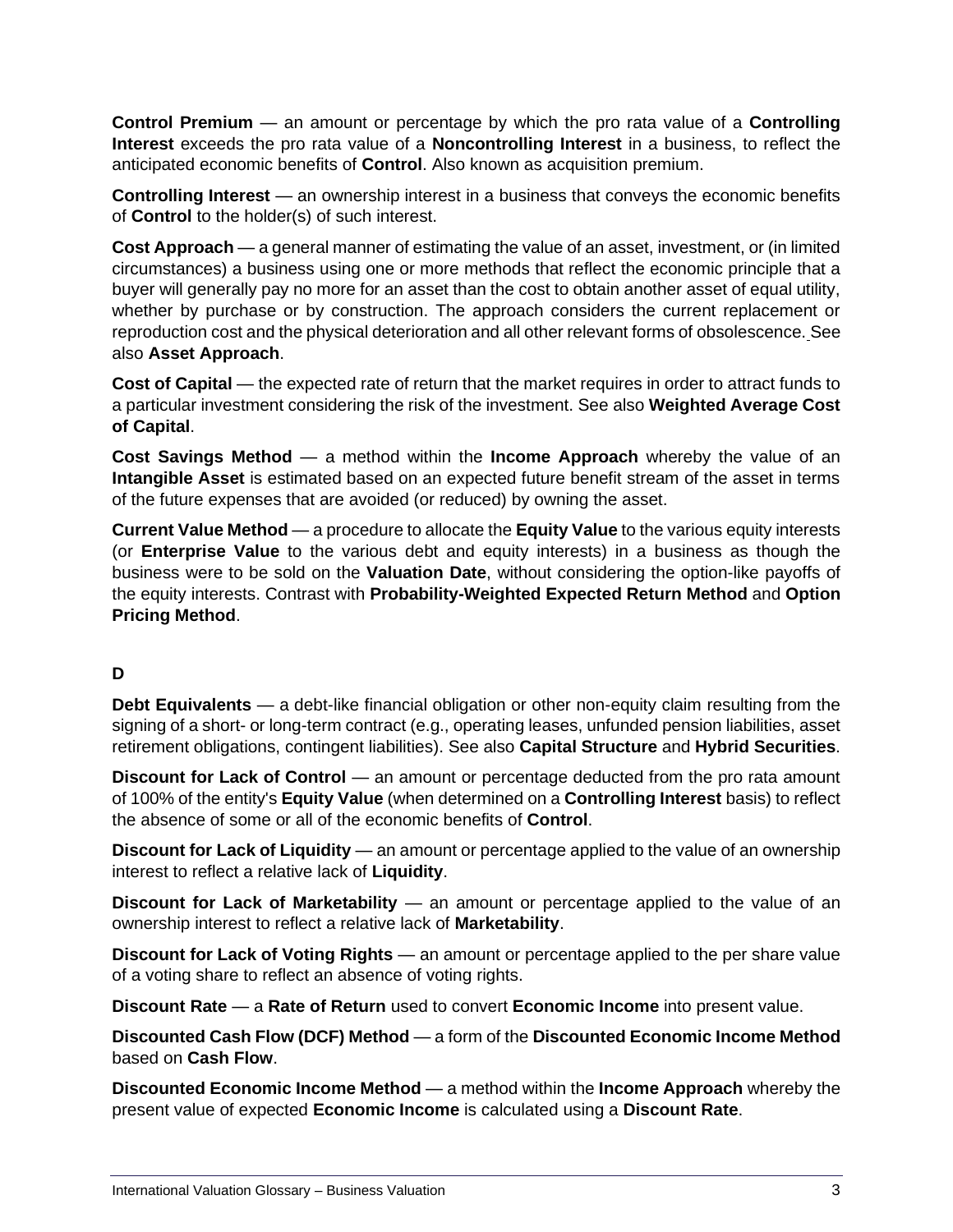**Distributor Method** — a variation of the **Multi-Period Excess Earnings Method** that relies upon market-based distributor data or other market inputs to value customer relationship **Intangible Assets**. Sometimes referred to as the disaggregated method.

#### **E**

**Economic Income** — monetary inflows or outflows resulting from business activities (e.g., **Cash Flows,** EBITDA, net income).

**Economic Obsolescence** — a form of depreciation or loss in value or usefulness of an asset caused by factors external to the asset, especially factors related to changes in demand for products or services produced by the asset. See also **Functional Obsolescence** and **Physical Obsolescence.**

**Effective Date** — see also **Valuation Date**, **Measurement Date**, or date of value.

**End of Period Discounting** — a convention used when discounting **Economic Income** to present value that reflects such income being generated at the end of each respective period. Contrast with **Mid-Period Discounting**.

**Enterprise Value** — the **Market Value of Invested Capital**, typically adjusted to remove all or a portion of cash and cash equivalents, and other **Nonoperating Assets**. See also **Market Value of Invested Capital** and **Invested Capital**.

**Equity Instrument** — a contract that creates a residual interest in a business' assets after deducting its liabilities.

**Equity Risk Premium** — the incremental return that investors expect to receive from an investment in public equity securities over that of a risk-free security. It is generally calculated as the difference between the expected rate of return on the overall market and the return on a riskfree instrument. Also known as market risk premium, or equity market risk premium.

**Equity Value** — the value of a business to its equity holders. Equity Value is generally calculated as the **Market Value of Invested Capital** less the market value of any debt and **Debt Equivalents**, **Hybrid Securities**, and other non-equity claims.

**ESG** — environmental, social, and governance factors that impact a business or asset and its financial performance and operations (e.g., the impact of sustainability and ethical practices).

**Excess Earnings** — the amount of expected **Cash Flow** that exceeds the economic charge for the use of the **Contributory Assets** used to generate such cash flow.

**Excess Earnings Method** — a method of estimating the value of a business, determined as the sum of (i) the value of the selected **Tangible Asset** base, and (ii) the value of all of the **Intangible Assets** (including goodwill) derived by capitalizing **Excess Earnings**. Sometimes referred to as the capitalized excess earnings method.

**Expected Cash Flow** — the probability-weighted average of the various possible scenarios of a subject business' **Cash Flows**.

**Expected Present Value Technique** — a present value technique using the **Expected Cash Flow** of an asset, business, or investment.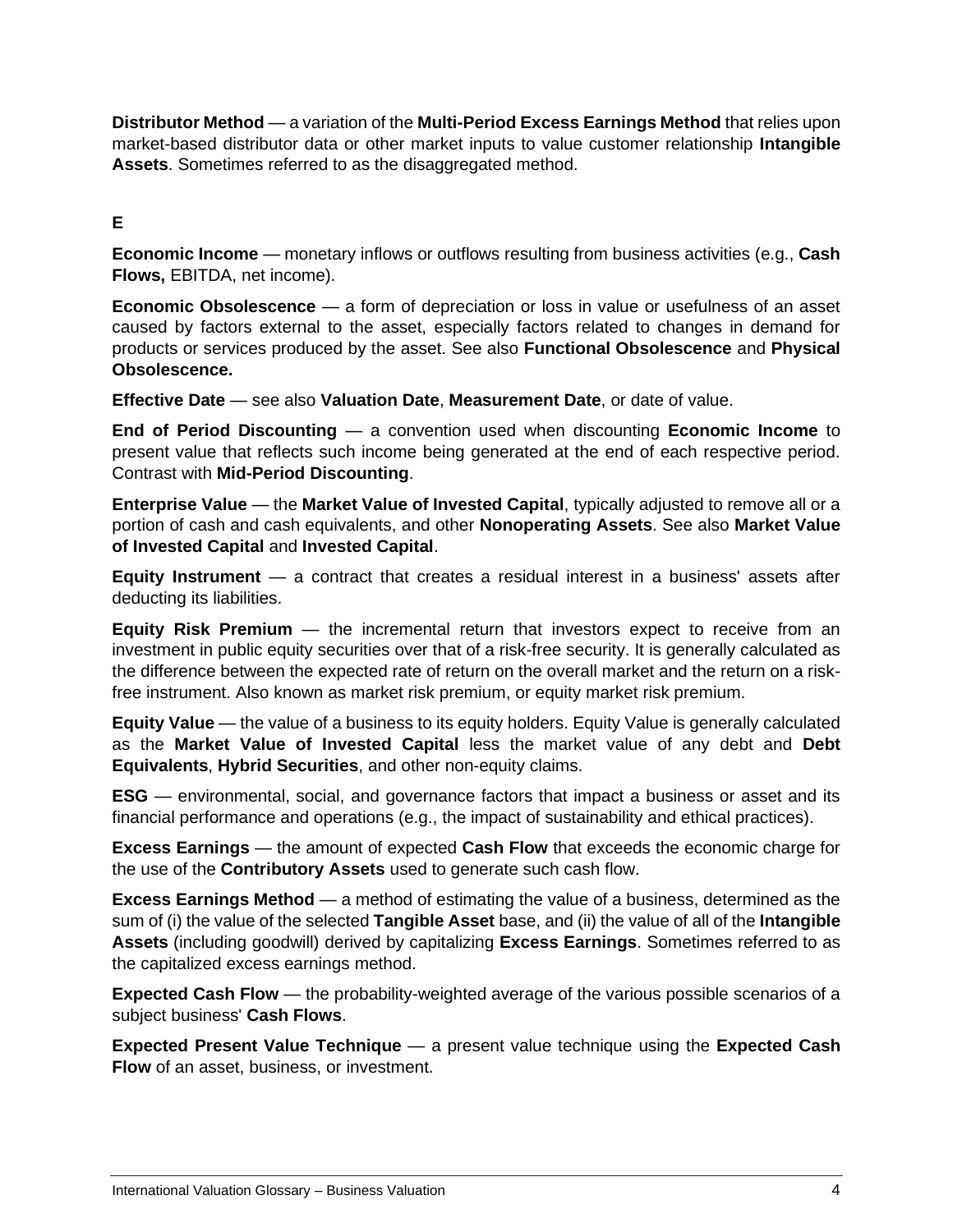#### **F**

**Fair Market Value** — a **Standard of Value** considered to represent the price, expressed in terms of cash equivalents, at which property would change hands between a hypothetical willing and able buyer and a hypothetical willing and able seller, each acting at arms-length in an open and unrestricted market, when neither is under compulsion to buy or to sell and when both have reasonable knowledge of relevant facts. See also **Market Value**.

**Fair Value** — a **Standard of Value** for which there are different definitions, depending on the context and purpose. Fair Value is typically defined or imposed by a third party (e.g., by law, regulation, contract, or financial reporting standard-setting bodies). The most commonly used definition for financial reporting purposes is under IFRS and US GAAP, which define Fair Value as the price that would be received to sell an asset or paid to transfer a liability in an orderly transaction between market participants at the measurement date.

**Fairness Opinion** — an opinion as to whether the consideration proposed to be paid or received in a transaction is fair from a financial point of view to the party paying or receiving such consideration.

**Forced Liquidation Value** — a form of **Liquidation Value** in which an asset or assets are presumed to be sold with less than a reasonable period of market exposure. Contrast with **Orderly Liquidation Value**.

**Functional Obsolescence** — a form of depreciation in which the loss in value or usefulness of an asset is caused by inefficiencies or inadequacies of the asset itself, when compared to a more efficient or less costly newly developed asset. See also **Economic Obsolescence**, **Physical Obsolescence**, **Replacement Cost Method**, **and Replacement Cost New**.

#### **G**

**Going Concern** — an ongoing operating business enterprise.

**Going Concern Value** — a **Premise of Value** that assumes the business is an ongoing commercial enterprise with a reasonable expectation of future earning power.

**Goodwill** — an **Intangible Asset** which represents any future economic benefit arising from a business or a group of assets which is not individually identified or separately recognized. Goodwill can arise as a result of name, reputation, customer loyalty, location, products, and similar factors not separately identified. In the context of a business combination, goodwill is measured as the difference between (A) the aggregate of (i) the value of the consideration transferred (generally at **Fair Value**), (ii) the amount of any noncontrolling interest, and (iii) in a business combination achieved in stages, the acquisition-date **Fair Value** of the acquirer's previously held equity interest in the acquiree, and (B) the net of the acquisition-date amounts of the **Identifiable Assets** acquired and the liabilities as assumed.

**Greenfield Method** — a method used to estimate the value of certain **Intangible Assets** (e.g., franchise agreements or broadcast spectrum) based on the discounted cash flows of a hypothetical start-up business. The **Greenfield Method** assumes that the subject asset is the only asset of the business at the **Valuation Date** and that investments are made during the startup period to purchase, build, or rent the other assets required to assemble the business. See also **Contributory Assets**, **Excess Earnings Method**, and **Multi-Period Excess Earnings Method**.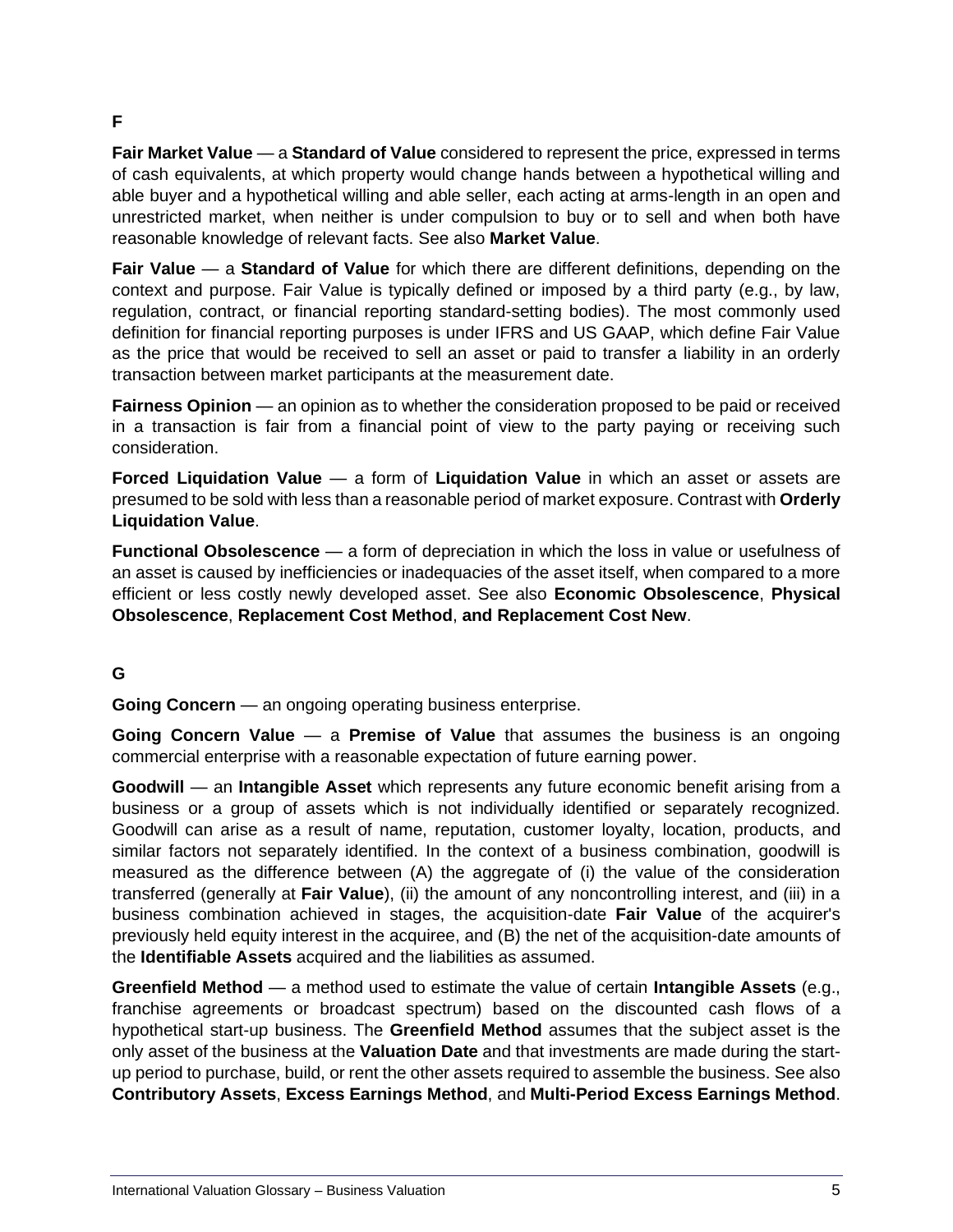**Guideline Public Company Method** — a method within the **Market Approach** whereby the value of a business is estimated by application of **Multiples** derived from market prices of securities of publicly traded companies that are engaged in the same or similar lines of business as the subject business.

**Guideline Transaction Method** — a method within the **Market Approach** whereby the value of a business is estimated by application of **Multiples** derived from one or more transactions of **Controlling Interests** in companies engaged in the same or similar lines of business as the subject business. Sometimes known as guideline merger and acquisition method.

## **H**

**Hybrid Securities** — a component of a company's **Capital Structure** that cannot be classified purely as debt or equity, as it may have characteristics of both (e.g., convertible debt, convertible preferred stock, employee stock options).

# **I**

**Identifiable Intangible Asset** — in a financial reporting context, an **Intangible Asset** is identifiable if it meets certain contractual and/or separability criteria as defined by a relevant standard (e.g., IFRS 3 or ASC 805).

**Income Approach** — a general manner of estimating the value of an asset, business, or investment using one or more methods that convert expected **Economic Income** into a present amount.

**Intangible Asset** — an asset that lacks physical substance and derives value from the economic properties that grant rights and/or **Economic Income** to its owner (e.g., patents, copyrights, trademarks, or customer relationships). See also **Identifiable Intangible Asset**.

**Intellectual Property** — a legal concept that refers to creations of the mind that are derived from intellectual or creative effort for which exclusive or fractional rights are recognized (e.g., trademarks, trade names, trade secrets, patents, copyright, design rights, and proprietary information). Intellectual property rights generally give the owner the right to prohibit others from using the property without permission.

**Internal Rate of Return** — the **Discount Rate** which equates the present value of expected net cash flows to the initial investment (cost).

**Intrinsic Value** — the value that an investor considers, on the basis of available facts, to be the "true," "real," or fundamental value that will become the **Market Value** when other investors reach the same conclusion. When the term applies to options, **Intrinsic Value** is the difference between the exercise (strike) price of an option and the market price of the underlying security.

**Invested Capital** — the sum of a business' equity, debt and **Debt Equivalents**, **Hybrid Securities**, and other non-equity claims. See also **Enterprise Value** and **Market Value of Invested Capital**.

**Investment Risk** — the uncertainty of realizing **Economic Income** as expected (with respect to amount and/or timing).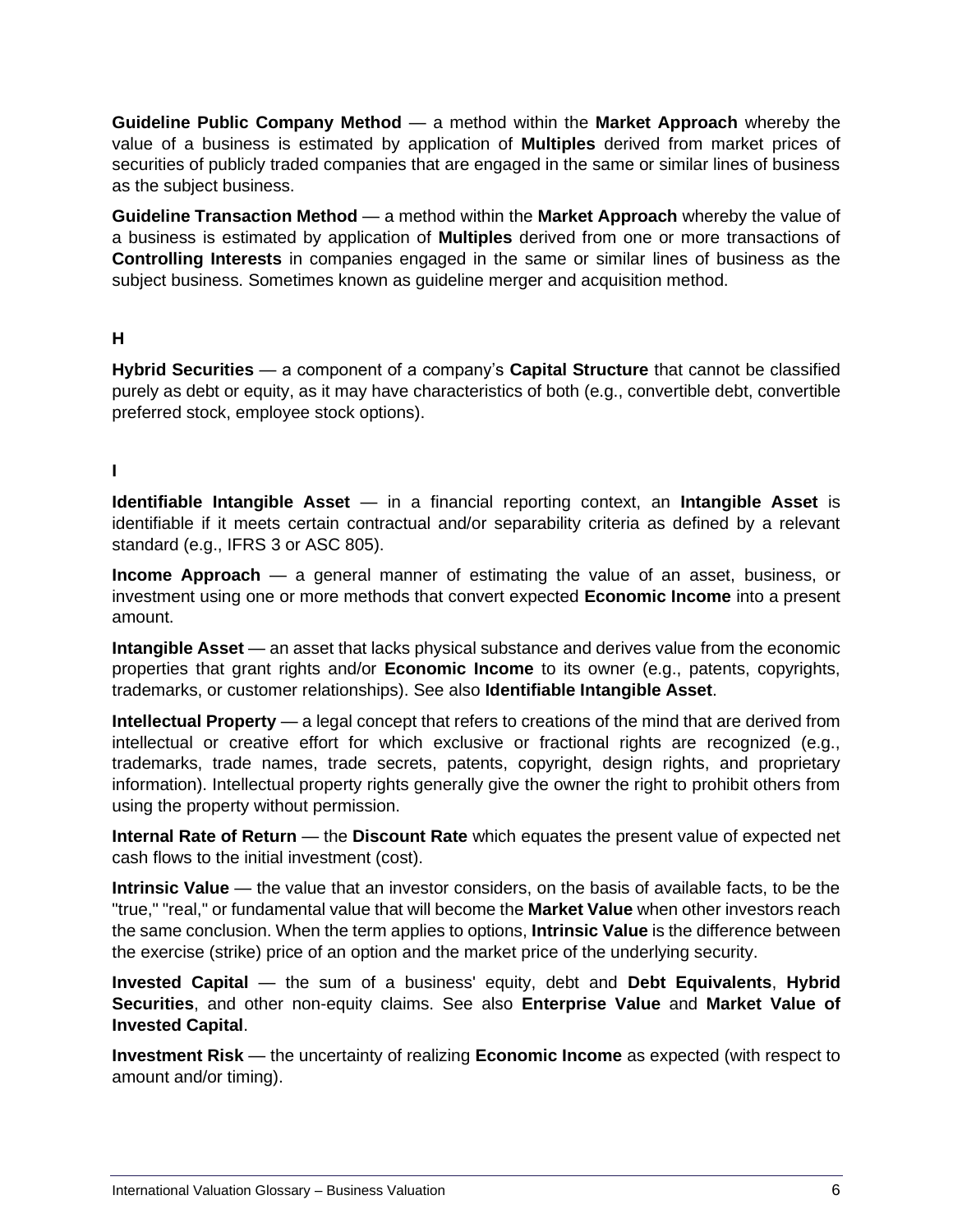**Investment Value** — a **Standard of Value** considered to represent the value of an asset or business to a particular owner or prospective owner for individual investment or operational objectives. Also known as value to the owner.

## **K**

**Key Person Discount** — an amount or percentage deducted from the value of an operating business to reflect the reduction in value resulting from the actual or potential loss of a key person upon which the business is highly dependent.

#### **L**

**Levered Beta** — a measure of **Beta** reflecting a **Capital Structure** that includes debt. Also known as equity beta. Contrast with **Unlevered Beta**.

**Liquidation Value** — the amount, net of relevant costs (e.g., preparation and disposal), that would be realized if the business is terminated, and the assets are sold. See also **Orderly Liquidation Value** and **Forced Liquidation Value**.

**Liquidity** — the ability to quickly or readily convert an asset, business, or investment to cash at minimal cost. See also **Marketability**.

#### **M**

**Market Approach** — a general manner of estimating a value of an asset, business, or investment by using one or more **Valuation Methods** that compare the valuation subject to other assets, businesses, or investments that have been sold or for which price and other information is available.

**Market Capitalization** — the sum, at market values, of a business' **Market Capitalization of Equity** and interest-bearing debt.

**Market Capitalization of Equity** — the aggregate **Equity Value** of a publicly-traded company, calculated as the product of its market price and the number of equity securities outstanding.

**Market Value** — a **Standard of Value** considered to represent the estimated amount for which an asset or liability should exchange on the **Valuation Date** between a willing buyer and a willing seller in an arm's length transaction, after proper marketing, and where the parties had each acted knowledgeably, prudently, and without compulsion. See also **Fair Market Value**.

**Market Value of Invested Capital** — the sum, at market value, of a business' equity, debt and **Debt Equivalents**, **Hybrid Securities**, and non-equity claims.

**Marketability** — the ability to quickly or readily convert an asset, business, or investment to cash at minimal cost that reflects the capability and ease of transfer or salability of that property. Marketability is affected by, among other things, the particular market in which the asset is expected to transact and the characteristics of the asset. See also **Liquidity**.

**Measurement Date** — also known as **Valuation Date**, **Effective Date**, or date of value.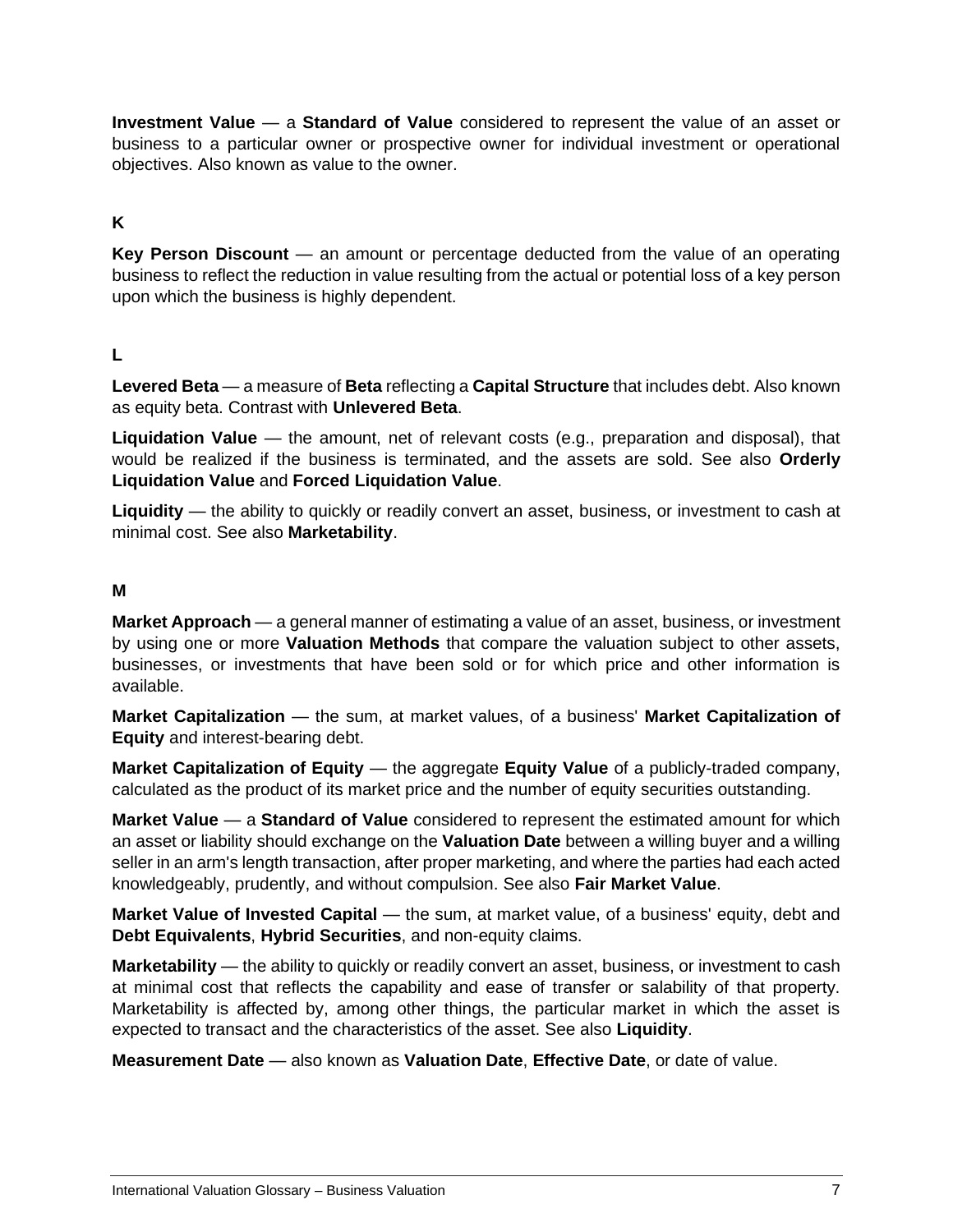**Mid-Period Discounting** — a convention used in the **Discounted Economic Income Method**  that reflects **Economic Income** being generated at a mid-period, approximating the effect of **Economic Income** being generated throughout the period. Contrast with **End of Period Discounting**.

**Monte Carlo Method** — a statistical technique that samples randomly from a probabilitydistribution in order to produce different possible outcomes that simulate the various sources of uncertainty that affect the value of a subject asset, business, or investment.

**Multi-Period Excess Earnings Method** — a method of estimating the value of the primary income-generating **Intangible Asset** within a group of assets, by calculating the **Cash Flow** attributable to that asset after deducting **Contributory Asset Charges**. See also **Excess Earnings Method**.

**Multiple** — a ratio calculated as the value of a business or security divided by **Economic Income** or a non-financial metric. Also known as market multiple, pricing multiple, or valuation ratio.

#### **N**

**Net Asset Value** — the difference between a business' total assets and liabilities restated at a particular **Standard of Value** rather than accounting book values.

**Net Book Value** — the difference between a business' total assets and liabilities at accounting book values (synonymous with book equity). With respect to a specific asset, this is the original capitalized cost less accumulated amortization, depreciation, depletion, allowances, or impairment.

**Net Cash Flow to Equity** — **Cash Flow** available to equity holders after funding business operations, paying taxes, making necessary capital investments, and servicing debt and **Debt Equivalents**, **Hybrid Securities**, and non-equity claims. See also **Net Cash Flow to Invested Capital**. Sometimes referred to as free cash flow to equity.

**Net Cash Flow to Invested Capital** — **Cash Flow** available to all security holders after funding business operations, paying taxes, and making necessary capital investments. See also **Net Cash Flow to Equity**. Sometimes referred to as free cash flow to invested capital or free cash flow to the firm.

**Net Present Value** — the value, as of a specified date, of future cash inflows less cash outflows (including the cost of initial investment) calculated using a **Discount Rate**.

**Nominal Cash Flows** — **Cash Flows** that include the effects of inflation. Contrast with **Real Cash Flows**.

**Nominal Rate of Return** — a **Rate of Return** that includes the effect of inflation. Contrast with **Real Rate of Return**.

**Noncontrolling Interest** — an ownership interest that lacks **Control** of the business. Also known as minority interest or minority shareholding.

**Nonoperating Assets** — assets (or liabilities) not necessary to support the ongoing operations of a business. Sometimes referred to as redundant or surplus assets.

**Normalized Earnings** — **Economic Income** adjusted for extraordinary, nonrecurring, noneconomic, or other unusual items in order to eliminate anomalies and facilitate comparisons.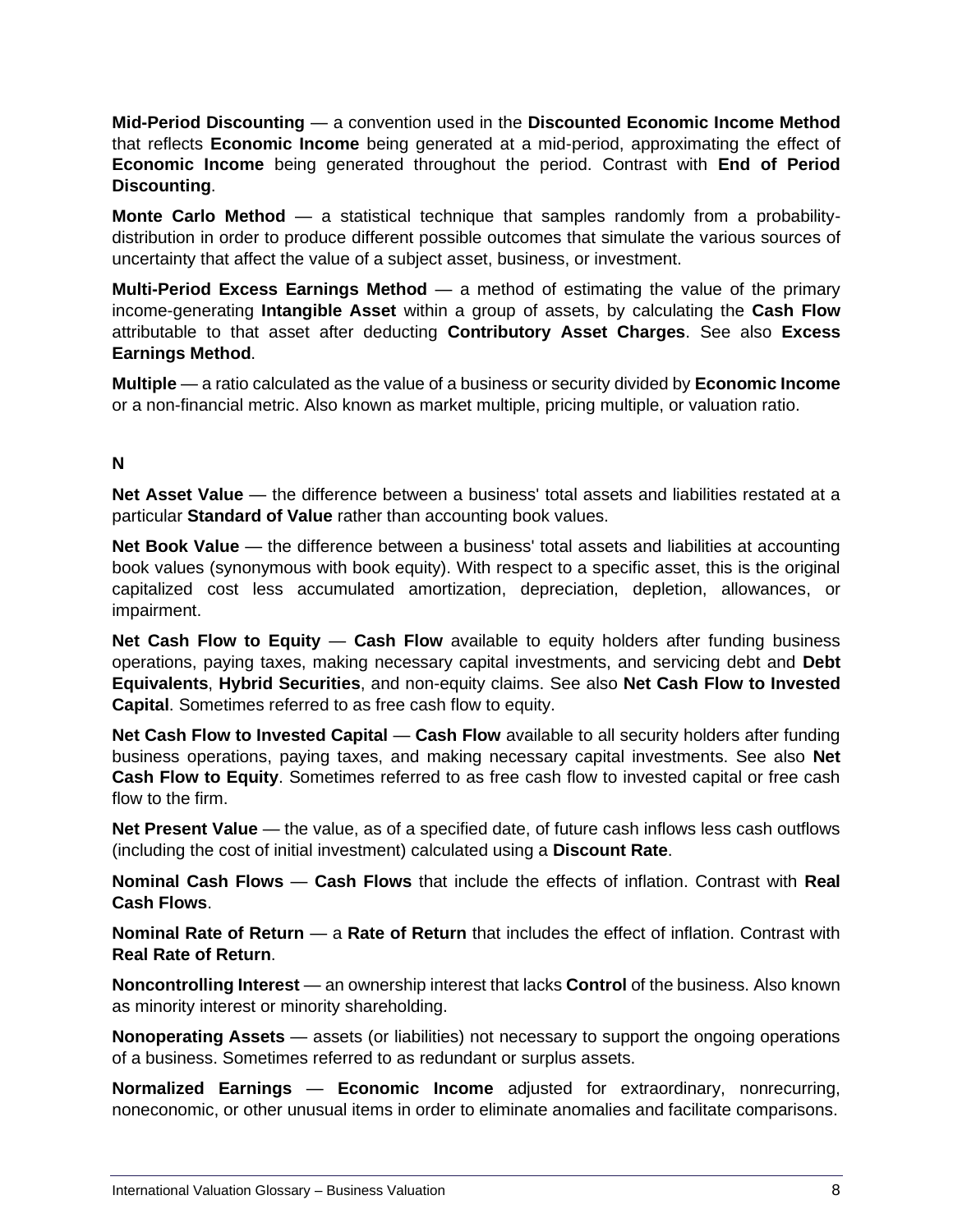**Normalizing Adjustments** — adjustments to a business' financial statements for **Nonoperating Assets** and liabilities, and/or for extraordinary, nonrecurring, noneconomic, or other unusual items in order to eliminate anomalies and facilitate comparisons.

# **O**

**Option Pricing Method** — a forward-looking technique used to allocate value between various equity classes with different economic rights, assuming various future outcomes. The Option Pricing Method considers the current **Equity Value** and then allocates that value to the various equity classes considering a continuous distribution of outcomes, rather than focusing on distinct future scenarios.

**Orderly Liquidation Value** — a form of **Liquidation Value** in which the asset or assets are presumed to be sold over a reasonable period of market exposure to maximize expected return. Contrast with **Forced Liquidation Value**.

# **P**

**Physical Obsolescence** — a form of depreciation where the loss in value or usefulness of an asset is due to the decrease or expiry in its life from wear and tear, deterioration, exposure to various elements, physical stresses, and similar factors. See also **Economic Obsolescence**, and **Functional Obsolescence**.

**Portfolio** — an assemblage of various assets, investments, or liabilities.

**Portfolio Discount** — an amount or percentage deducted from the value of a business to reflect its ownership of dissimilar operations or assets in a combination that might not be attractive to a potential buyer. Also known as conglomerate discount.

**Post-Money Value** — a business' implied aggregate value immediately following its most recent round of financing. Contrast with **Pre-Money Value**.

**Premise of Value** — an assumption regarding the circumstances that may be applicable to the subject valuation. See also **Going Concern Value** and **Liquidation Value**.

**Pre-Money Value** — a business' implied aggregate value immediately preceding its most recent round of financing. Contrast with **Post-Money Value**.

**Present Value** — the value, as of a specified date, of expected **Economic Income**, calculated using a **Discount Rate.** See also **Net Present Value**.

**Price** — the monetary or other consideration asked, offered, or paid for an asset, which may be different from the value.

**Prior Transaction Method** — a method within the **Market Approach** that uses previous transactions involving the subject business as an indicator of value. Also known as subject company transaction method or recent transaction method.

**Probability-Weighted Expected Return Method (PWERM)** — a scenario-based technique used to estimate the value of an equity interest based on the probability-weighted present value of various discrete future outcomes for the business (i.e., initial public offering, sale, dissolution, or continued operation until a later exit date).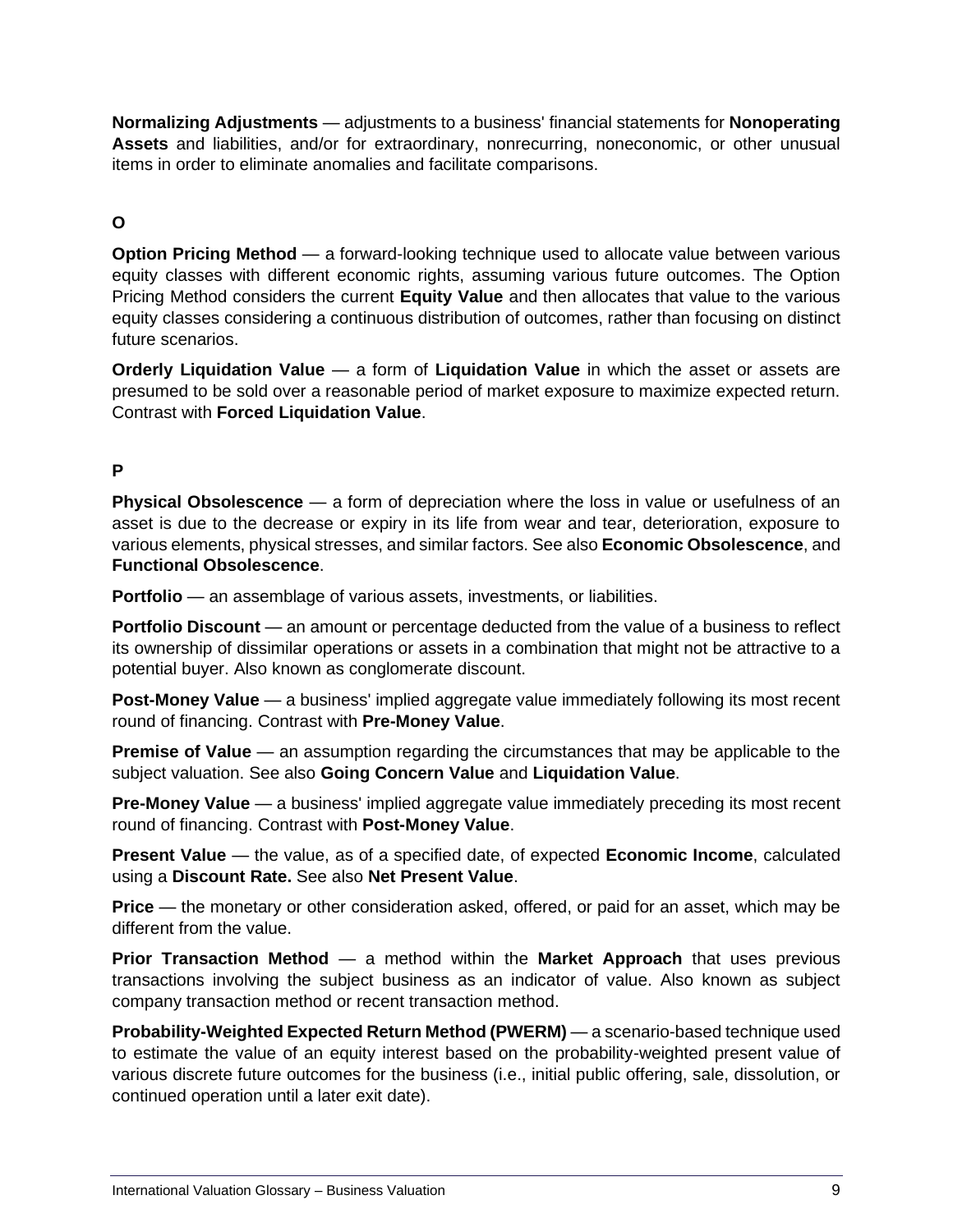**Purchase Price Allocation** — a term commonly used to describe the process of allocating the price paid in a business combination among the assets acquired and liabilities assumed of the target business, using a variety of methods.

# **R**

**Rate of Return** — an amount, expressed as a percentage of the amount of the investment, of anticipated or realized **Economic Income** and/or change in value of an investment.

**Real Cash Flows** — **Cash Flows** that exclude the effect of inflation over time. Contrast with **Nominal Cash Flows**.

**Real Rate of Return** — a **Rate of Return** that does not include the effect of inflation. Contrast with **Nominal Rate of Return**.

**Relief from Royalty Method** — a method that estimates the value of an **Intangible Asset** by reference to the present value of the hypothetical royalty payments that are avoided by owning the asset as compared with licensing it from a third party. Also known as royalty savings method. See also **Royalty**.

**Replacement Cost Method** — a method under the **Cost Approach** that estimates the value of an asset by calculating the cost, as of the **Valuation Date**, to recreate the functionality or utility of a similar asset. See also **Cost Approach**, and **Replacement Cost New**.

**Replacement Cost New** — the cost, as of the **Valuation Date**, of an identical new asset or a new asset having the equivalent utility to the subject asset. Also known as reproduction cost new.

**Report Date –** the date of issuance of a **Valuation** report. Contrast with **Valuation Date**.

**Required Rate of Return** — the minimum **Rate of Return** acceptable by investors before they will commit money to an investment, given its level of risk.

**Risk Premium** — a **Rate of Return** added to a base rate (e.g., a **Risk-Free Rate**) to reflect the incremental risk of an asset, business, or investment (e.g., **Equity Risk Premium**, **Unsystematic Risk** premium, country risk premium, or size premium).

**Risk-Free Rate** — a **Rate of Return** available in the market on an investment perceived as free of default risk.

**Royalty** — a payment (hypothetical or actual) made for the use of an asset, especially an **Intangible Asset** or a natural resource. See also **Relief from Royalty Method**.

#### **S**

**Salvage Value** — the value of an asset at the end of its economic life given the purpose for which the asset was created. The asset may still have value for an alternative use or for recycling.

**Scenario Analysis** — the technique of modelling multiple scenarios of possible future **Economic Income** to derive expected value. See also **Monte Carlo Method**, **Option Pricing Method**, and **Probability-Weighted Expected Return Method (PWERM)**.

**Simple Capital Structure** — a **Capital Structure** that includes a single equity class and may include debt or debt-like preferred securities. Contrast with **Complex Capital Structure**.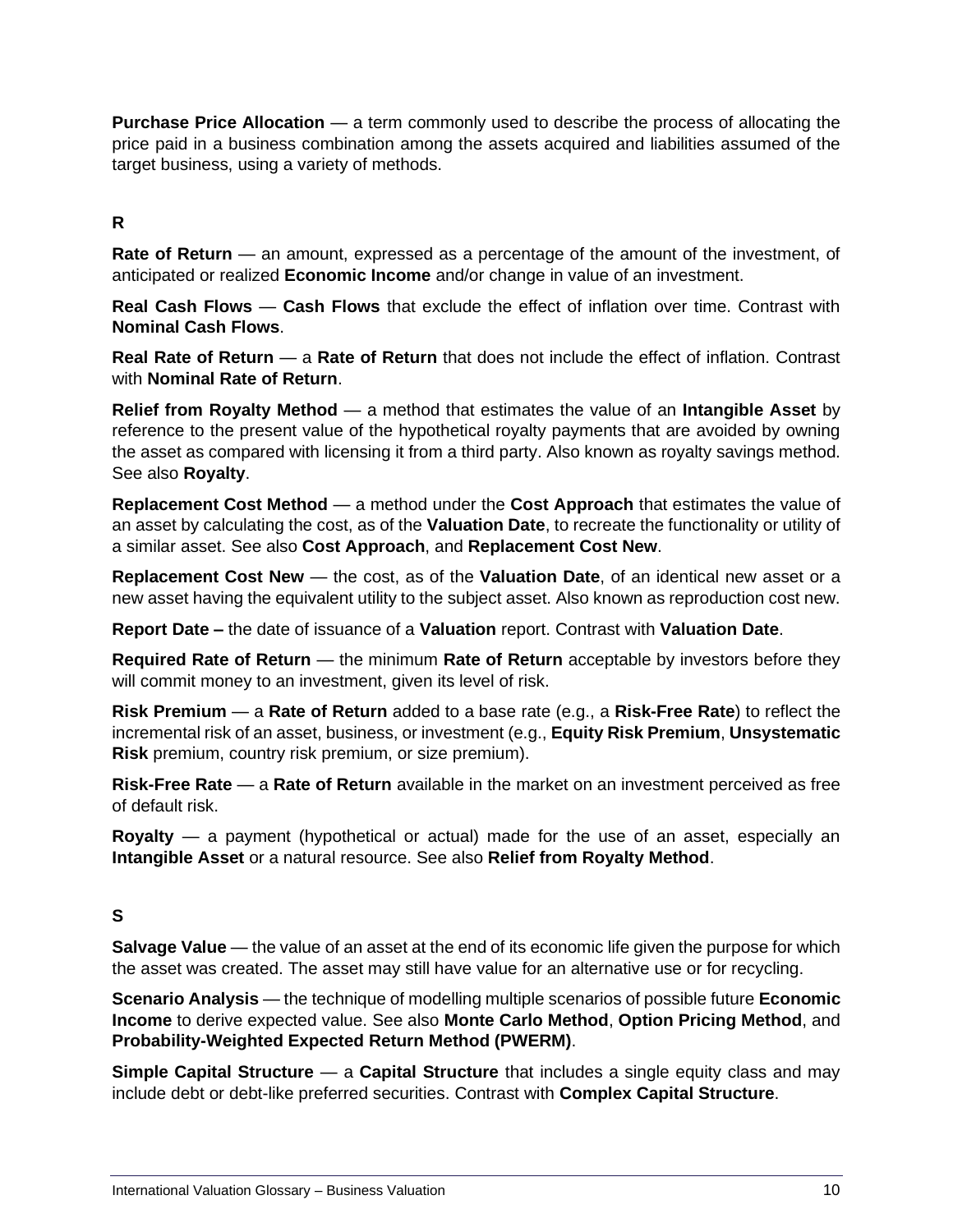**Standalone Value** — the value of an asset, business, or investment estimated without considerations of potential **Synergies**.

**Standard of Value** — the definition of value used in a valuation (e.g., **Fair Market Value**, **Market Value**, **Fair Value**, or **Investment Value**). The **Standard of Value** affects the methods, inputs, and assumptions used by the business valuation professional. Also known as **Basis of Value**.

**Synergies** — the concept that the performance and value of two assets or businesses combined will be greater than the sum of the separate individual parts, resulting from the expectation of economies of scale or post-acquisition benefits.

**Synergistic Value** — the expected value resulting from a combination of two or more assets or businesses, which is greater than the sum of the separate individual parts.

**Systematic Risk** — risk that is common to all risky securities and cannot be eliminated through diversification. Also known as market risk and non-diversifiable risk. Contrast with **Unsystematic Risk.** See also **Beta**.

## **T**

**Tangible Asset** — an asset that has physical form and derives value from its physical properties or tangible nature (e.g., real estate, property, plant, equipment). Contrast with **Intangible Asset**.

**Tax Amortization Benefit** — the present value of income tax savings resulting from the tax deduction generated by the amortization of an **Intangible Asset**.

**Tax Depreciation Benefit** — the present value of income tax savings resulting from the tax deduction generated by the depreciation of a **Tangible Asset**.

**Terminal Value** — an estimate of the value of **Economic Income** of a business beyond the discrete forecast period in the **Discounted Economic Income Method**. Also known as residual value or continuing value.

# **U**

**Unlevered Beta** — a measure of **Beta** reflecting a capital structure without debt. Also known as asset beta. Contrast with **Levered Beta**.

**Unlevered Cost of Capital** — the expected **Rate of Return** that the market requires in order to attract funds to a particular investment, assuming an unlevered **Capital Structure**. See also **Weighted Average Cost of Capital**.

**Unsystematic Risk** — risk specific to an individual security that can be eliminated through diversification. Also known as idiosyncratic risk or diversifiable risk. Contrast with **Systematic Risk**.

# **V**

**Valuation** — the act or process of developing an opinion or conclusion of value at a **Valuation Date** using a **Premise of Value**, a **Standard of Value**, and one or more **Valuation Approaches**. Also known as **Appraisal**.